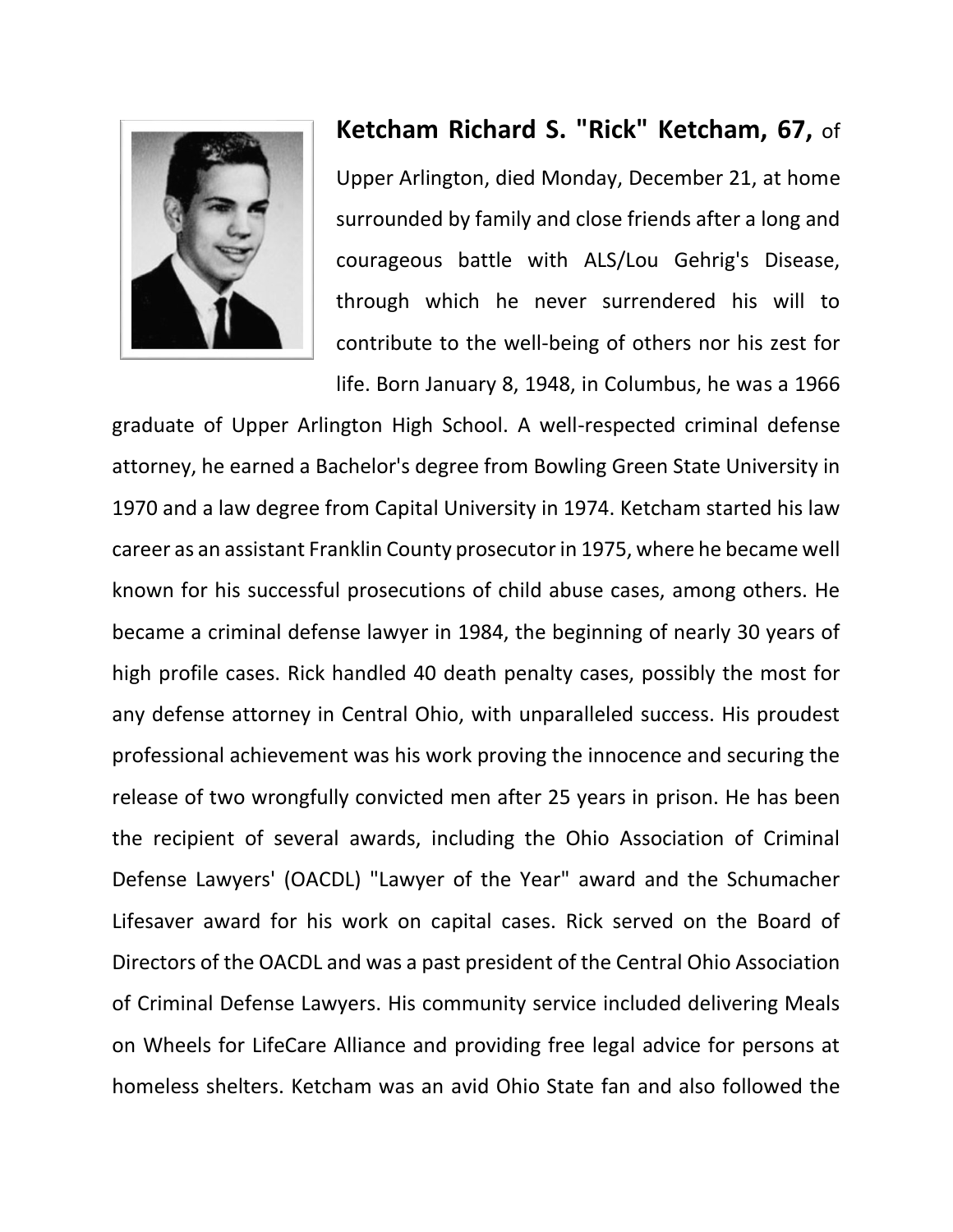Bowling Green Falcons. He loved to fish, play golf and basketball. Rick enjoyed visiting the family farm in Perry County, liked white water rafting and was also a train and model railroad enthusiast. He enjoyed life and had a great sense of humor. Rick was the type of person who could get along with everyone. He welcomed all with a smile and handshake, fist bump or hug without judgment regardless of one's condition or station in life. He is survived by his wife, Rebecca, who was also his best caregiver; and daughter, Kate of Columbus. Ketcham is also survived by his devoted brother, Randy of Columbus; nephew, Robbie (Kelley) Ketcham, and his great niece, Abby of Defiance, OH. He was preceded in death by his parents Victor A., who practiced law for 65 years, and Dottie Ketcham. The family would like to give special thanks to his dedicated home care nurses, Joni, Gary, Tammy and his neighbor, Jack. Also thanks for special friends, David, Dennis, John, Kirk, Scott and Tom, among others. Calling hours will be from 4-7 p.m. Monday, December 28, at the SCHOEDINGER NORTHWEST CHAPEL, 1740 Zollinger Rd. in Upper Arlington. All friends are invited to a celebration of his life on his birthday, Friday, January 8, from 4-7 p.m. at the LifeCare Alliance Event Center, 670 Harmon Avenue. Donations in Rick's memory may be made to the ALS Association, Central and Southern Ohio Chapter, 1170 Old Henderson Rd. #221, Columbus, OH 43220. Visit www.schoedinger.com to share a favorite memory of Rick.

Published in The Columbus Dispatch from Dec. 25 to Dec. 27, 2015 See more at:

http://www.legacy.com/obituaries/dispatch/obituary.aspx?pid=177018447#st hash.HwvODpYY.dpuf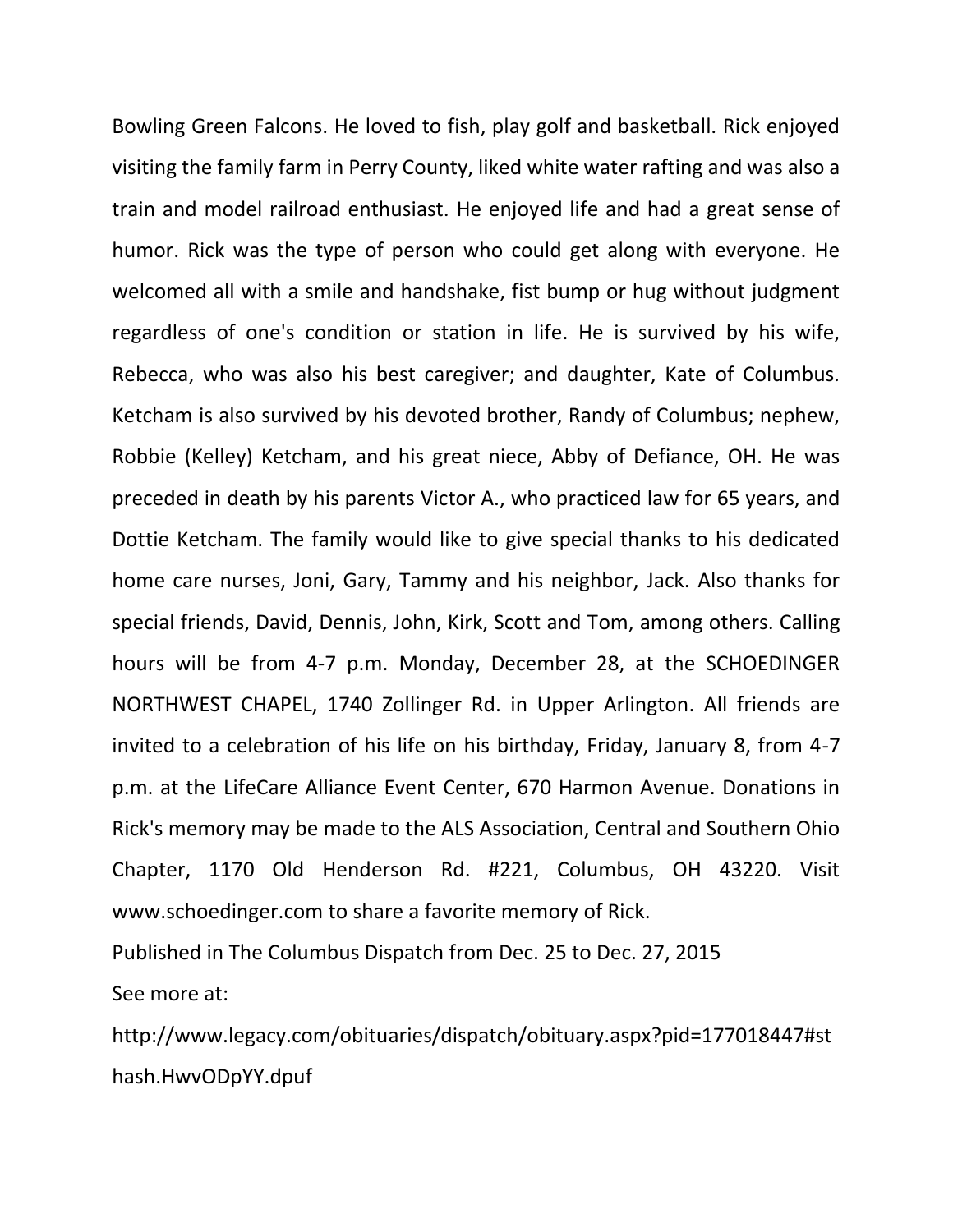## **The Columbus Bispatch**

**Attorney with ALS still willing to fight Longtime defense lawyer helping on case even as disease limits his physical capabilities**



KYLE ROBERTSON | DISPATCH

*Criminal defense lawyer Richard S. Ketcham was diagnosed with amyotrophic lateral sclerosis, or ALS, about two years ago. He can no longer use his right arm, and his left arm is severely limited.*

*By Jeb Phillips The Columbus Dispatch • Friday January 31, 2014 9:17 AM*

Richard S. Ketcham, whose 40 death-penalty cases might be the most for a defense attorney in central Ohio, can no longer carry his own files. He can't drive or take notes in court. He can't shake hands, for that matter. His greetings are fist bumps.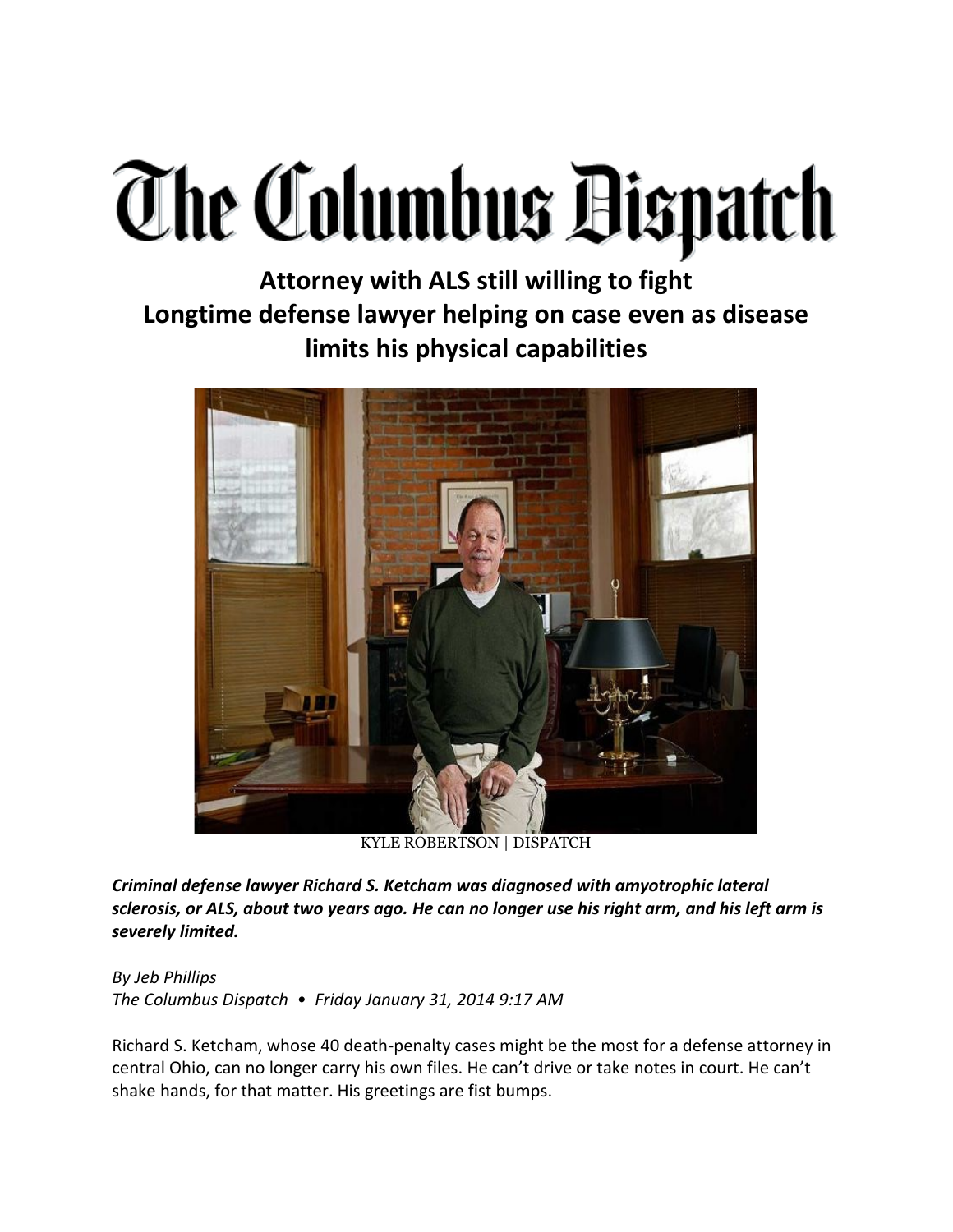Ketcham is 66, and before the diagnosis, he figured he had at least 10 more years of work in him.

His father, the late Victor Ketcham, practiced until his knees gave out at 85 years old. "I was going to work until I dropped," Richard Ketcham said in his S. High Street office. "I am kind of dropping."

He has ALS. That's amyotrophic lateral sclerosis, a degenerative disease that attacks motor neurons. Some people call it Lou Gehrig's disease, which is what Ketcham would have called it when he started losing strength in his right arm in early 2012. He didn't know much about it then.

He knows a lot now, including that life expectancy is usually two to five years from onset, according to the ALS Association of Central and Southern Ohio. Ketcham is nearly in that window now.

"I'm going to fight to beat those odds," he said.

Beyond that, he has another concern. He has four decades of criminal-trial experience. He is a winner of the Ohio Association of Criminal Defense Lawyers' "Lawyer of the Year" award. He was one of the lawyers who helped prove in 2003 that Timothy Howard and Gary James sentenced to death for robbery and murder in the 1970s — had been falsely accused. By all accounts, Ketcham is one of the best at what he does. But if he can't pick up his office phone, how can he practice law?

"My brain is fine," he said, "as good as it ever was, anyway."

His self-deprecating sense of humor is certainly intact.

Ketcham grew up in Upper Arlington, graduated from Bowling Green State University and earned his law degree from Capital University. He started his career as an assistant Franklin County prosecutor in 1975. Among those he mentored in that office was current Franklin County Common Pleas Judge Daniel T. Hogan.

"You have to be able to communicate (as a lawyer) in a way that is clear to someone with a sixth-grade education and someone with a Ph.D.," Hogan said. "His ability to communicate, it's uncanny."

Ketcham said he became a defense lawyer in 1984 for two reasons: First, he had a chance to work with his father. Second, he prosecuted and helped convict a man in one of the most notorious strings of serial rape in central Ohio history, the Grandview Heights-area rapes of the 1970s and early '80s.

Then he learned that Dr. Edward F. Jackson, not the man he had prosecuted, was the actual rapist. The other man was released; and Jackson, convicted. After that, Ketcham said, he appreciated the importance of defense work.

Nearly 30 years of high-profile cases followed. Ketcham could be counsel on as many as 20 felony cases at one time. Now, he has one case left, a misdemeanor.

His fiancee, Rebecca Hall, 56, a social worker, was first attracted to him because "we share the same values about justice." She now helps care for him at home.

The weakness started in Ketcham's right arm, which he can no longer use. He can't do much with his left arm, either. The disease is often random, both in the people it strikes and in the way it spreads. About 90 percent of cases "arise spontaneously and mysteriously," and the other 10 percent have some family link, according to the ALS Association.